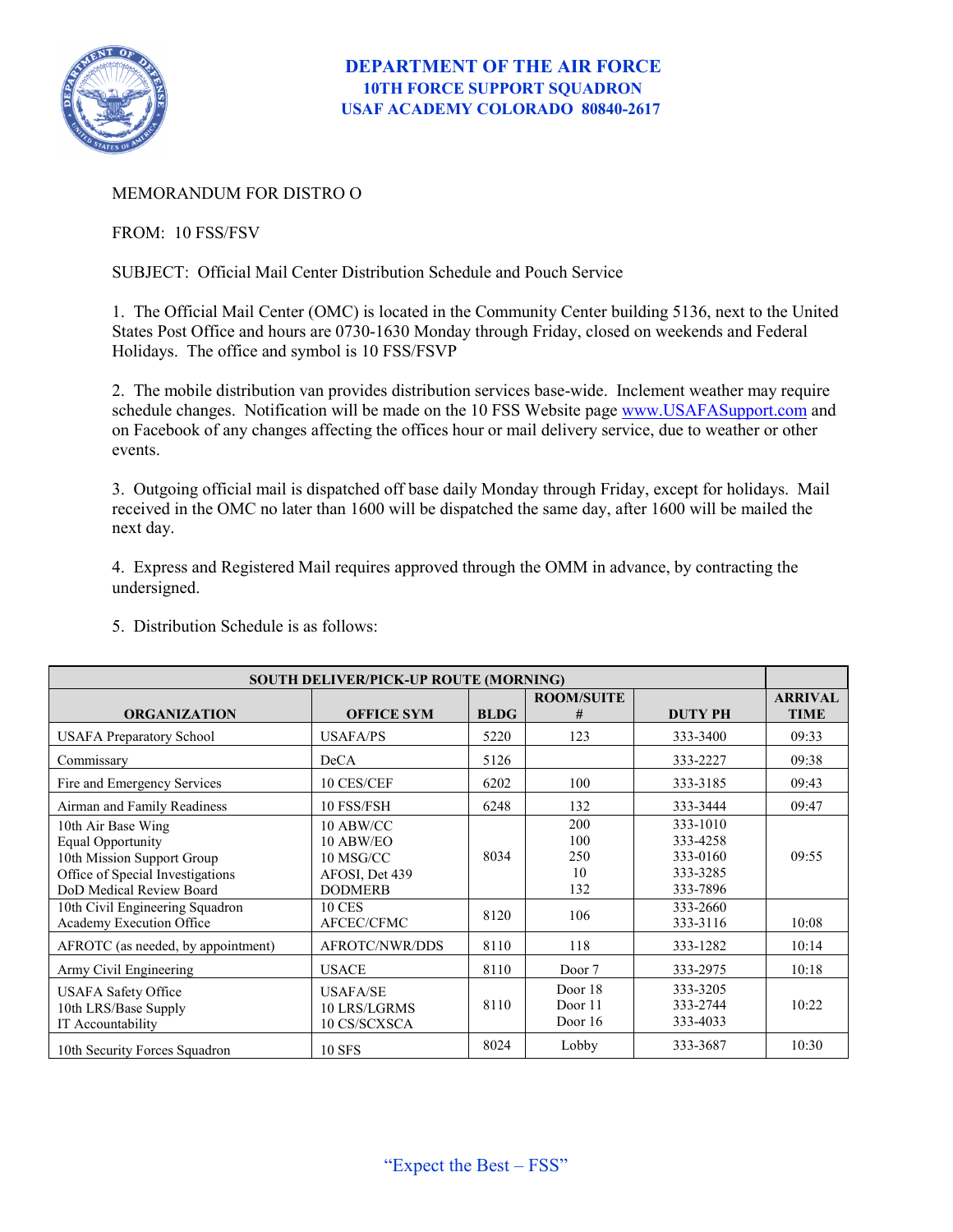| <b>SOUTH DELIVER/PICK-UP ROUTE (MORNING) – CONTINUED</b>                                                    |                                            |             |                     |                                  |                               |
|-------------------------------------------------------------------------------------------------------------|--------------------------------------------|-------------|---------------------|----------------------------------|-------------------------------|
| <b>ORGANIZATION</b>                                                                                         | <b>OFFICE SYM</b>                          | <b>BLDG</b> | <b>ROOM/SUITE #</b> | <b>DUTY PH</b>                   | <b>ARRIVAL</b><br><b>TIME</b> |
| 10th Logistical Readiness Squadron<br>10th Contracting Squadron<br>10th CS (Publications/Records Management | <b>10 LRS</b><br>10 CONS<br>10 CS/SCXPCF/R | 8110        | 100<br>200<br>M111  | 333-1493<br>333-2074<br>333-2708 | 10:35                         |
| 306 Flying Training Group<br>557 Flying Training Squadron                                                   | 306 FTG<br>557 FTS                         | 9206        | 115                 | 333-3330                         | 10:40                         |
| 94 Flying Training Squadron<br>70 Flying Training Squadron                                                  | <b>94 FTS</b><br><b>70 FTS</b>             | 9211        |                     | 333-3072<br>333-9309             | 10:45                         |
| <b>AKIMA</b> Logistics Services                                                                             | <b>ALS</b>                                 | 9203        |                     | 472-5932                         | 10:47                         |
| 98 Flying Training Squadron                                                                                 | <b>98 FTS</b>                              | 9201        |                     | 242-8841                         | 10:49                         |
| Veterinarian Clinic (PHA-Fort Carson)                                                                       | PHA-FC/MCHB-PHA-CSA                        | 9037        | Lobby               | 333-4055                         | 10:58                         |
| Falcon Club                                                                                                 | 10 FSS/FSWC                                | 3120        | 312D                | 333-8188                         | 11:05                         |
| Association of Graduates                                                                                    | AOG                                        | 3116        | Lobby               | 472-0300                         | 11:12                         |
| 10th Communications Squadron                                                                                | 10 CS                                      | 4199        |                     | 333-0830                         | 11:15                         |
| 10th Medical Group                                                                                          | 10 MDG                                     | 4102        |                     | 333-5121                         | 11:24                         |

| <b>NORTH DELIVER/PICK-UP ROUTE (AFTERNOON)</b>        |                                                                                                                                                                                                                  |                |                                                                                    |                                                                                                                      |       |
|-------------------------------------------------------|------------------------------------------------------------------------------------------------------------------------------------------------------------------------------------------------------------------|----------------|------------------------------------------------------------------------------------|----------------------------------------------------------------------------------------------------------------------|-------|
| Community Relations Gift Shop                         | <b>USAFA/CMC</b><br><b>USAFA/ADEG</b>                                                                                                                                                                            | 2346           | 102                                                                                | 333-7470<br>472-0102                                                                                                 | 13:11 |
| Harmon Hall<br>(Consolidated Mail Drop Center)        | <b>USAFA/DS/DSP</b><br><b>USAFA/RR</b><br><b>USAFA/IG</b><br><b>USAFA/CM/PA</b><br>USAFA/45/8<br>AFLOA/ADC<br><b>USAFA/FMF</b><br><b>USAFA/JA</b><br>USAFA/A6<br><b>USAFA/HC</b><br><b>USAFA/CCD</b><br>DAF/JAJS | 2304           | 3300<br>2300<br>3500<br>3100<br>3800<br>2200<br>2100<br>3700<br>100<br>3200<br>161 | 333-4145<br>333-9207<br>333-4361<br>333-7731<br>333-2481<br>333-4298<br>333-3920<br>333-4232<br>333-2636<br>333-7277 | 13:21 |
| Polaris Hall                                          | <b>USAFA/CCLD</b>                                                                                                                                                                                                |                | 300                                                                                | 333-4904                                                                                                             | 13:29 |
| <b>Cadet Athletics</b>                                | <b>USAFA/AD</b>                                                                                                                                                                                                  | 2168           | 423                                                                                | 333-4008                                                                                                             | 13:39 |
| <b>Information Security</b><br><b>Cadet Personnel</b> | <b>USAFA/IPI</b><br>USAFA/A1A                                                                                                                                                                                    | 2360           | 1C4B<br>3C24                                                                       | 333-2405<br>333-5192                                                                                                 | 13:54 |
| Fairchild Hall                                        | USAFA/DVLT<br><b>USAFA/DF</b><br><b>USAFA/CW</b><br><b>USAFA/CSS</b><br><b>USAFA USSF Det</b><br><b>USAFA/CMV</b><br>10 CS/SCXSCM/SCO<br>10LRS/LGRP                                                              | 2354           | 3A15<br>6G112<br>5F14<br>3F15<br>2E23                                              | 333-2442<br>333-8560<br>333-7529<br>333-8300<br>333-6602<br>333-7571<br>333-4068<br>333-4137                         | 14:04 |
| Cadet Clinic                                          | 10 AMDS/SGP                                                                                                                                                                                                      | 2355           | 1N207                                                                              | 333-5181                                                                                                             | 14:36 |
| Cadet Dental Clinic                                   | 10 DS/SGD                                                                                                                                                                                                        | 2355           | B                                                                                  | 333-5192                                                                                                             | 14:39 |
| Frontline Apparel Group                               | 10 LRS/LGRCU                                                                                                                                                                                                     | 2348<br>(2351) |                                                                                    | 333-4526                                                                                                             | 14:45 |